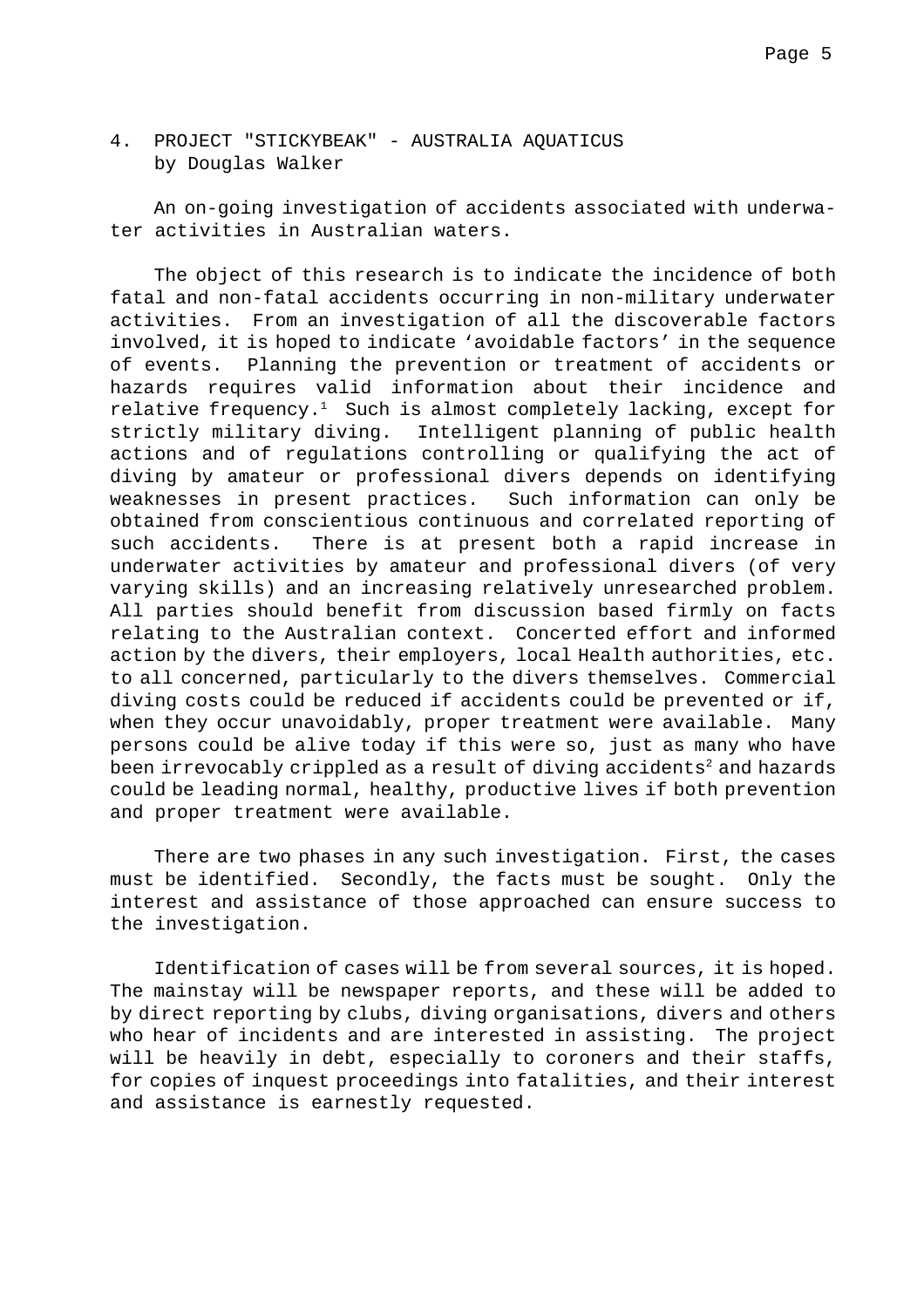The medical cum diving qualifications of those involved in the survey, and the fact that they are members of SPUMS, is the guarantee that all reports will be regarded as medically confidential and not to be identifiably revealed or made available in any circumstances for legal proceedings. The legal view of 'responsibility' for an accident is entirely different from this attempt to plot the 'natural history' of each accident.

Most published reports have concentrated on single factors and all have been aware of the incompleteness of their coverage. The appendix gives brief notes of previous surveys and their sources of information. By far the best report is that recently published by the University of Rhode Island. If their findings should be confirmed here, or other equally important findings be made, the effort of all concerned will certainly lead to the savings of lives.

This article has been written to enlist support and interest. Any incident, not only fatal ones, could indicate a dangerous practice not yet widely so regarded. All offers of assistance, advice, and information, will be welcome. The life saved could be yours.

All correspondence, please, to:

Dr Douglas Walker 1423 Pittwater Road NARRABEEN NSW 2101

1. Gillen (Ghairman, Committee on Man's Underwater Activities of the Marine Technology Society) Arch. Environ. Health. 1967; 14, April.

2. Lanphier. Personal communication.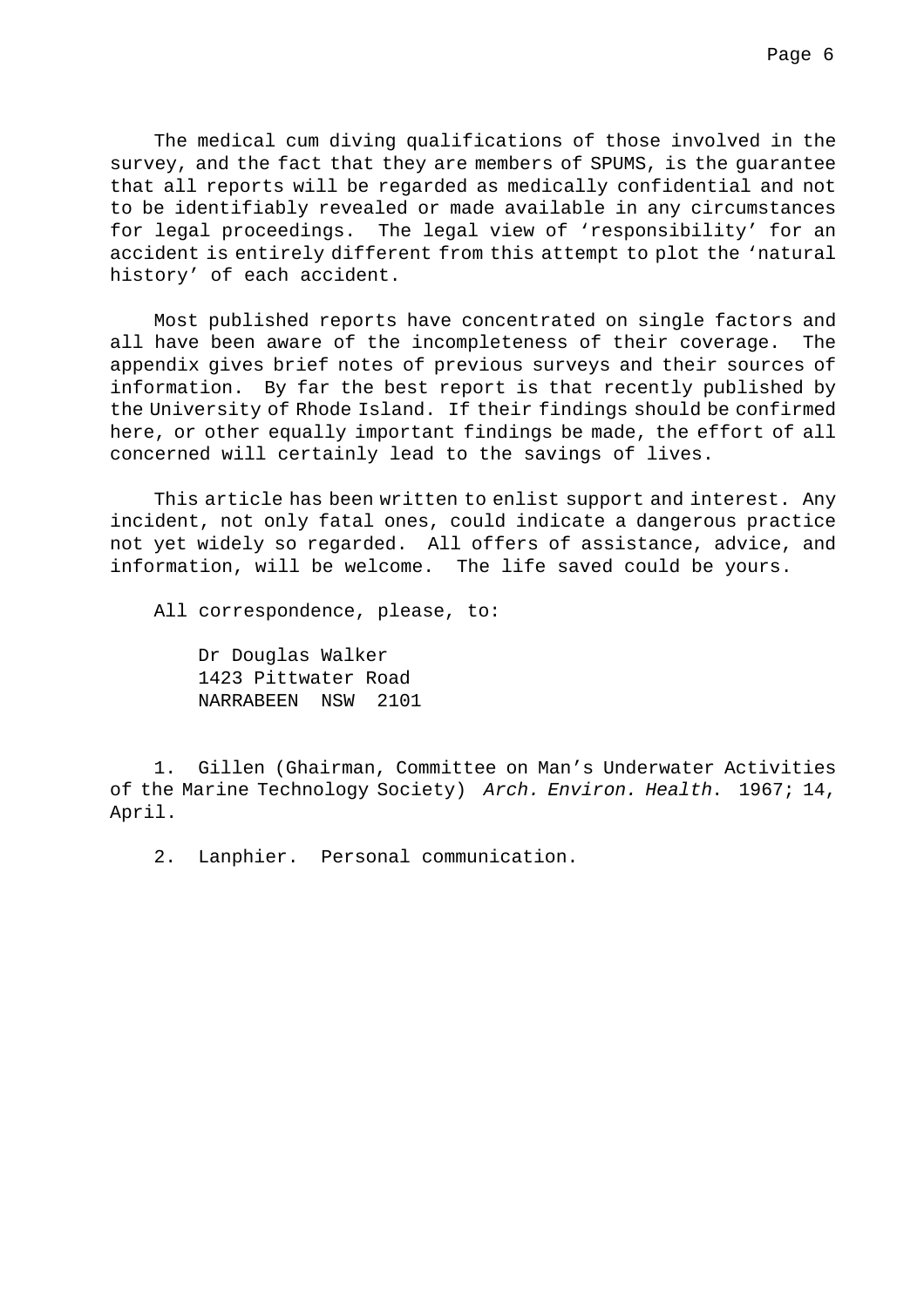## APPENDIX

| <b>AUTHOR</b>                   | SOURCE OF INFORMATION                                                                                                      |              | DATA                                                     |
|---------------------------------|----------------------------------------------------------------------------------------------------------------------------|--------------|----------------------------------------------------------|
| Bayliss                         | Forensic Pathologists, Depts.<br>of Health in capital cities.<br>Coroners, Commonwealth Statisticians.                     | 1957-67      |                                                          |
| 71 deaths                       |                                                                                                                            |              |                                                          |
| Berghage<br>Av. 78<br>accidents | US Navy NAVMED 816 Accident Reports.                                                                                       |              | $1956 - 65$                                              |
|                                 |                                                                                                                            |              | yearly.<br>Average 1.6<br>deaths yearly.                 |
| $BS-AC$                         | Voluntary reporting - 1965-70                                                                                              |              | 36 deaths                                                |
|                                 | Denny &  Death Certificates with co-operation<br>of Vital Statistics Bureau,<br>Michigan Department of Health.<br>Coroners |              | 1959-65 21 deaths                                        |
| Desautels                       | State Board of Health (Florida)<br>Bureau of Vital Statistics. An<br>on-going project, started                             | 1960-69 (10  |                                                          |
| years)                          | 1 January 1960                                                                                                             |              | 150 deaths                                               |
| Hassel                          | South California area - 1953-60.<br>Apparently Los Angeles Fire Dept(?) 1953-60 41 deaths                                  |              |                                                          |
| Miles                           | Cases notified to RN Medical College<br>over 5 years except for 'hard hat'                                                 |              | $1959 - 64?$<br>120 non fatal<br>45 (deaths)             |
| ΝZ                              | Notifiable accidents - professional divers                                                                                 |              |                                                          |
| Naguchi                         | Author is Chief Medical Examiner -<br>Coroner, county of Los Angeles.<br>Organised investigation scheme                    | 1961 onwards | 46 deaths                                                |
| Press,<br>Walker,<br>Crawford   | 12 months check of all drownings<br>in five American states, based on<br>Illinois Dept of Health. Wrote<br>to coroners.    | 1965-66      | 3 skin,<br>16 scuba<br>deaths<br>Total 1201<br>drownings |
| Smith FR                        | Seattle-King Country Safety<br>Council supported by Police<br>Harbour Patrol, Sheriff Patrol,<br>Coast Guard, Coroner.     |              | 1959-65 10 deaths                                        |
|                                 |                                                                                                                            |              | 1959-63 181 other<br>drownings                           |
| Taylor,<br>Williams,            | Florida coded deaths certificates.<br>Skin and Scuba diving from 1960.                                                     | 32 months    | 37 deaths                                                |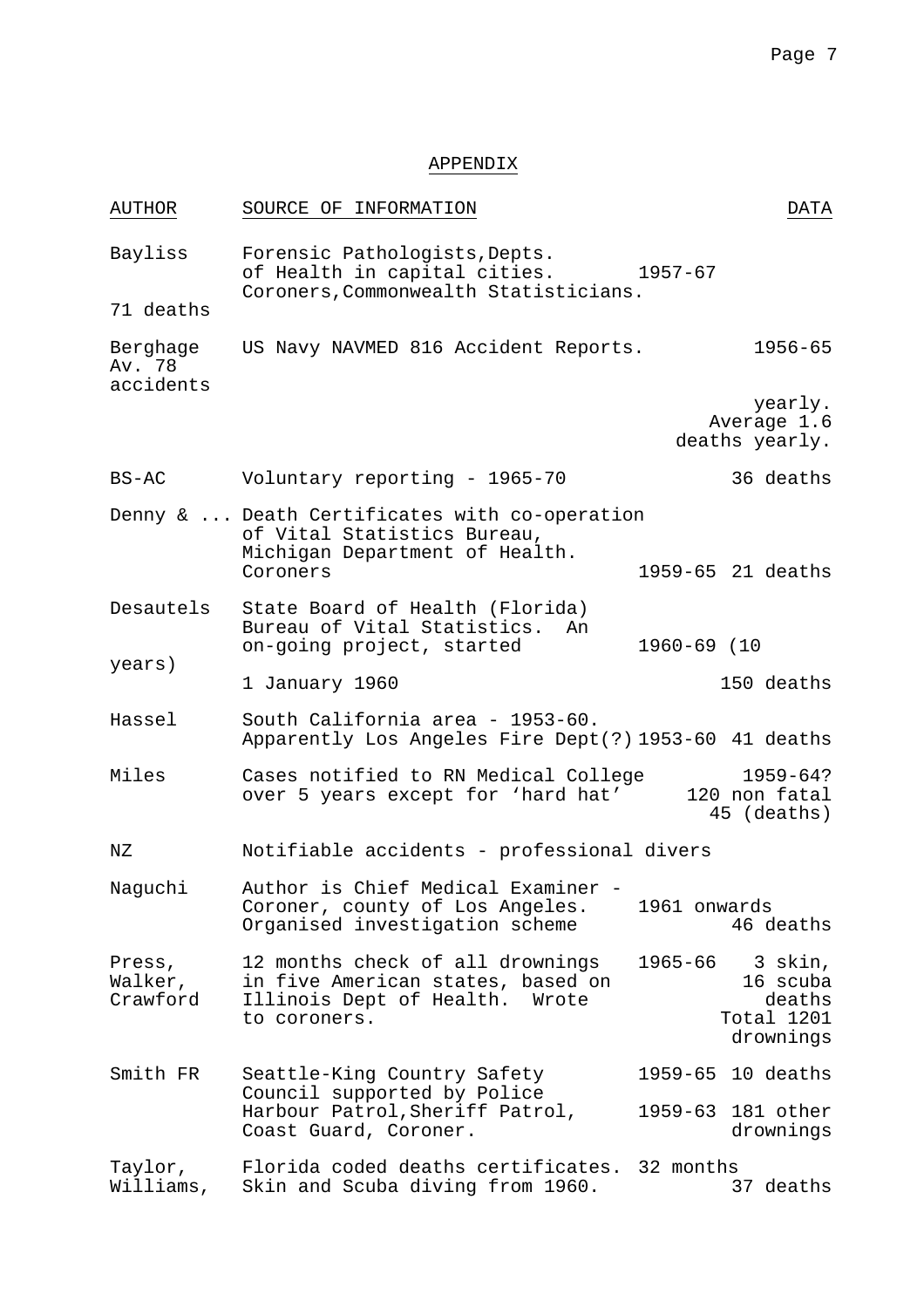| Chappell      | Search of Death Certificates,<br>newspaper reports, then<br>questionnaire to coroner/physician<br>certifying cause of death. | (24 deaths<br>in springs)                 |
|---------------|------------------------------------------------------------------------------------------------------------------------------|-------------------------------------------|
| <b>AUTHOR</b> | SOURCE OF INFORMATION                                                                                                        | DATA                                      |
| UK            | Notification of Decompression<br>Sickness in workers                                                                         |                                           |
| URI           | Newspapers, complimented by other<br>proforma sent to coroner or<br>medical practitioner certifying<br>cause of death        | 21 skin divers,<br>101 scuba divers       |
| Webster       | Newspapers - author was Chief of<br>Division of Accident Prevention,<br>Bureau of State Services,<br>Public Health Service.  | 1965<br>26 skin divers<br>60 scuba divers |
| Naguchi       |                                                                                                                              |                                           |
| 6 points      | 'At scene' - investigation and<br>1.<br>recovery by experienced personnel                                                    |                                           |
|               | Post-mortem examination by<br>$2$ .<br>trained forensic pathologist                                                          |                                           |
|               | 3.<br>Lab procedures for gas,<br>toxicological and biological<br>analyses                                                    |                                           |
|               | Examination of diving gear<br>4.<br>by expert                                                                                |                                           |
|               | 5.<br>Co-ordination and presentation<br>of findings to an Underwater<br>Safety Committee                                     |                                           |
|               | Establish Registry of<br>б.<br>Diving Fatalities                                                                             |                                           |